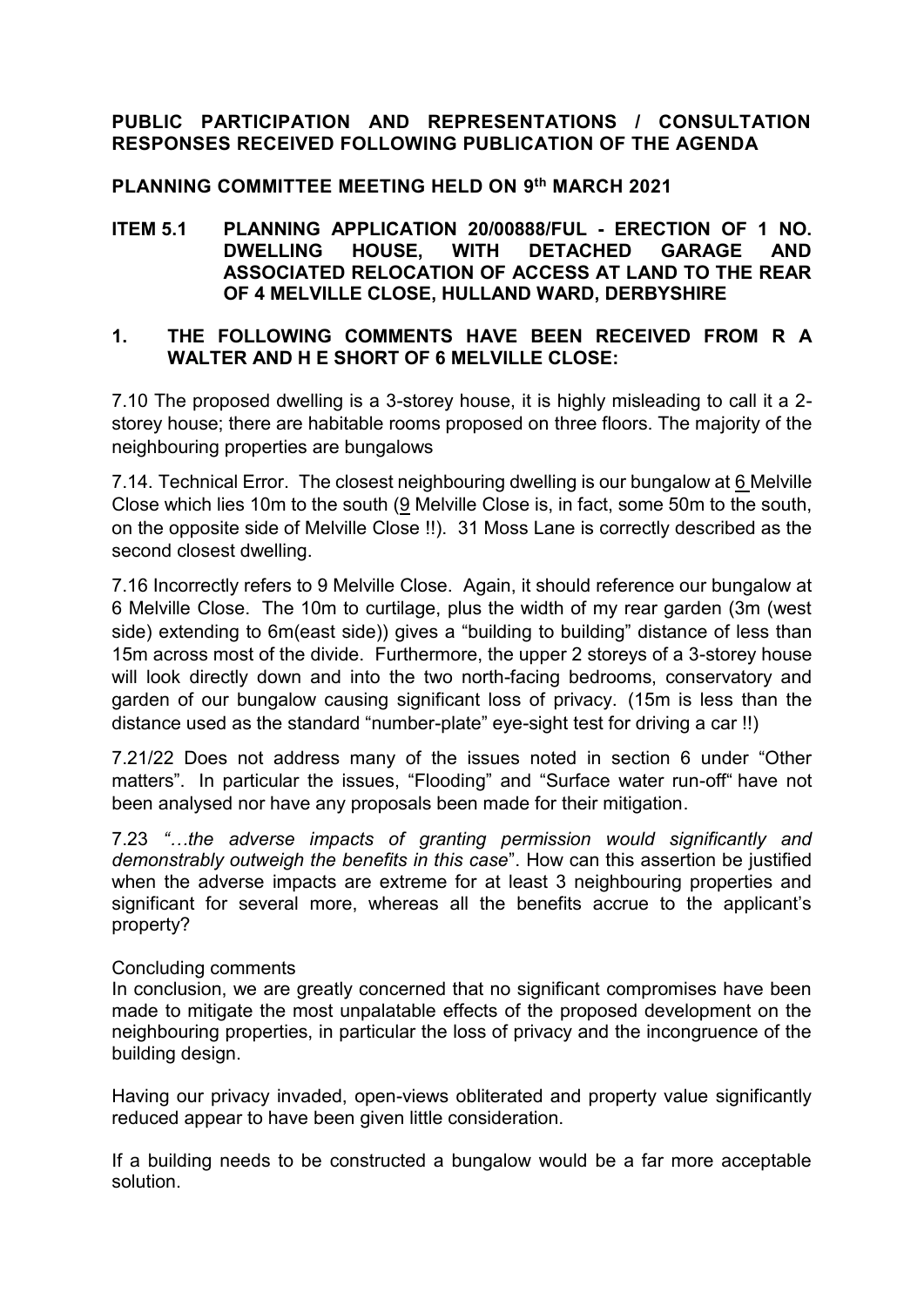## **RESPONSE:**

Officers advise that members note the comments.

## **2. THE FOLLOWING COMMENTS HAVE ALSO BEEN RECEIVED FROM GRAHAM AND MICHELLE BUCKLE OF 31 MOSS LANE, HULLAND WARD:**

Dear Members of the Planning Committee, we detail below our comments regarding the Planning Officer's Report which raises a number of important questions which we believe should be discussed by the Committee when considering the application at the meeting on Tuesday, 9th March 2021.

For ease of reference we have attached below in pdf format our previous representation. It is IMPORTANT that the Committee understand that our land which borders the length of the Applicant's eastern boundary is at a lower ground level. Furthermore there is no reference to the location of the garage and as the Report does not include a site and location plan could you please see page 9, Exhibit 4 of our previous submission. In addition the width is 11.3 metres and not as stated in para 2.2 of the Report.

1. Impact on the character and appearance of this part of the settlement

Para 7.5 refers to policy S3 and 7.6 to policy PD1 (Please see our comments made in the previous submission).

There is no acknowledgement of the garage and its impact, particularly it's siting in the report, therefore please see the site and location plan. The plan shows that the siting of the garage when combined with the dwelling will effectively create a wall approximately 22metres long with height ranging from approximately 6 to over 8 metres spanning almost completely the east -west width of the site. When assessed in this context the Application fails a number of the tests/guidelines referenced in policies S3 and PD1, most particularly scale , layout , height ,shadowing and overbearing effect . Furthermore this proposal substantially eliminates any views of at all in an arc from the northwest to the northeast.

Please discuss if this is acceptable and within the objectives of the DDDC Local Plan, we believe it is not!

Given the criteria stated in S3 and PD1 , the Report's acknowledgement in 7.9 that the site forms part of the rear garden of 4 ,Melville Close and the eastern and southern boundaries are unchanged , we fail to understand the conclusion given that the " site has greater affiliation with Atlow House " which is sited on the other side of Moss Lane. As a consequence would the Committee please ask the Planning Representative the following:-

- If the application was for a regular sized 3 bedroom house or bungalow would the Report conclude that the site had greater affiliation with the properties in Melville Close and 31, Moss Lane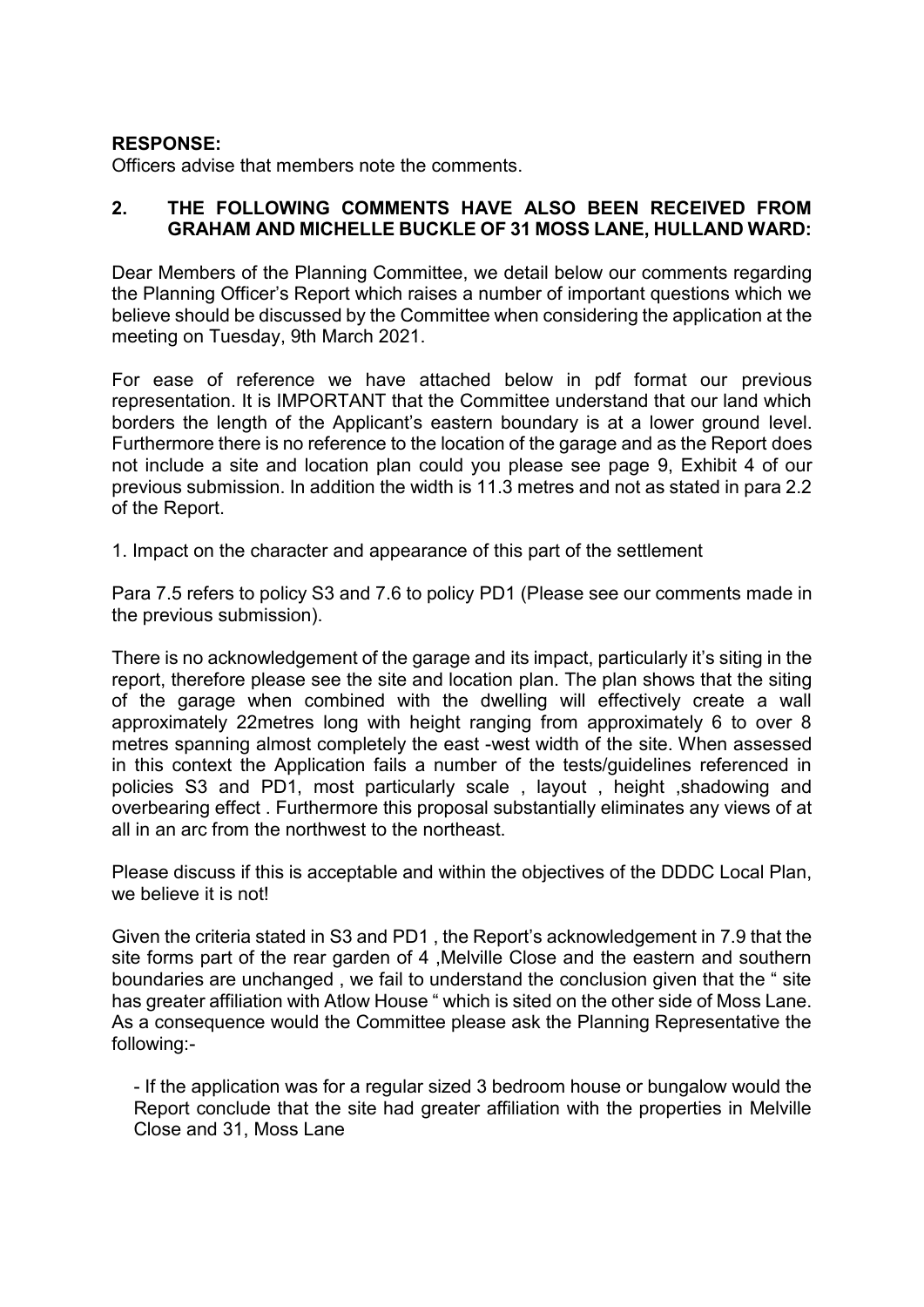- Is it not the case therefore that to justify a five bedroom dwelling, double garage and acceptable access the Applicants are relying upon the spurious comment " has a greater affiliation with the adjacent two storey dwelling house (Atlow House) " .

- Is it not now the case given the comments above regarding combined effect of the proposed dwelling plus the double garage that the proposal falls well short of the standards and criteria of the Local Plan , most particularly S3 and PD1 .

2. Climate change.

Please see our previous submission pages 1 and 2 and the associated exhibits.

The Report has not addressed at all our concerns and comments and has failed to acknowledge the complete topography of the surrounding countryside , the high water table, the clay based soil and the potential future (in perpetuity) impact of climate change on our land which is at a lower ground level along the length of the eastern border. As a consequence would the Planning Committee please ask the Planning Representative the following:-

- Is the site deemed suitable for building on without confirmation given by a survey assessing the obvious risks associated with climate change and future problems that may occur as a result of prolonged and extreme rainfall.

- if yes and it is subsequently proven otherwise that surface water run-off particularly is an issue will the Applicant and / or DDDC then undertake the necessary actions to mitigate further future problems .

- if no action is taken will the applicant and / or DDDC compensate us for assessed damages each time an event occurs .

Please note the Local Plan is very clear on mitigation under these circumstances and if some comfort is not given we will consider seeking legal advice and opinion.

3. Impact on residential amenity.

Please see our previous submission page 4, 3. Privacy.

Our concerns remain the same and do not agree with the comments given in Paras 7.14 and 7.17, particularly with regard to the two south facing bedroom windows and the distance from the dwelling of our curtilage along and beyond the eastern boundary.

7.16 - Acknowledges there is no guidance for minimum separation, therefore the report conveniently states that 10 metres is acceptable and there is no significant direct overlooking. We disagree and make the following observation.

To drive a vehicle we must be able to read a number plate from 20metres. It is of great concern therefore that our right to privacy is restricted to an opinion that 10 and 15 metres is acceptable, depending on which measurement is applied.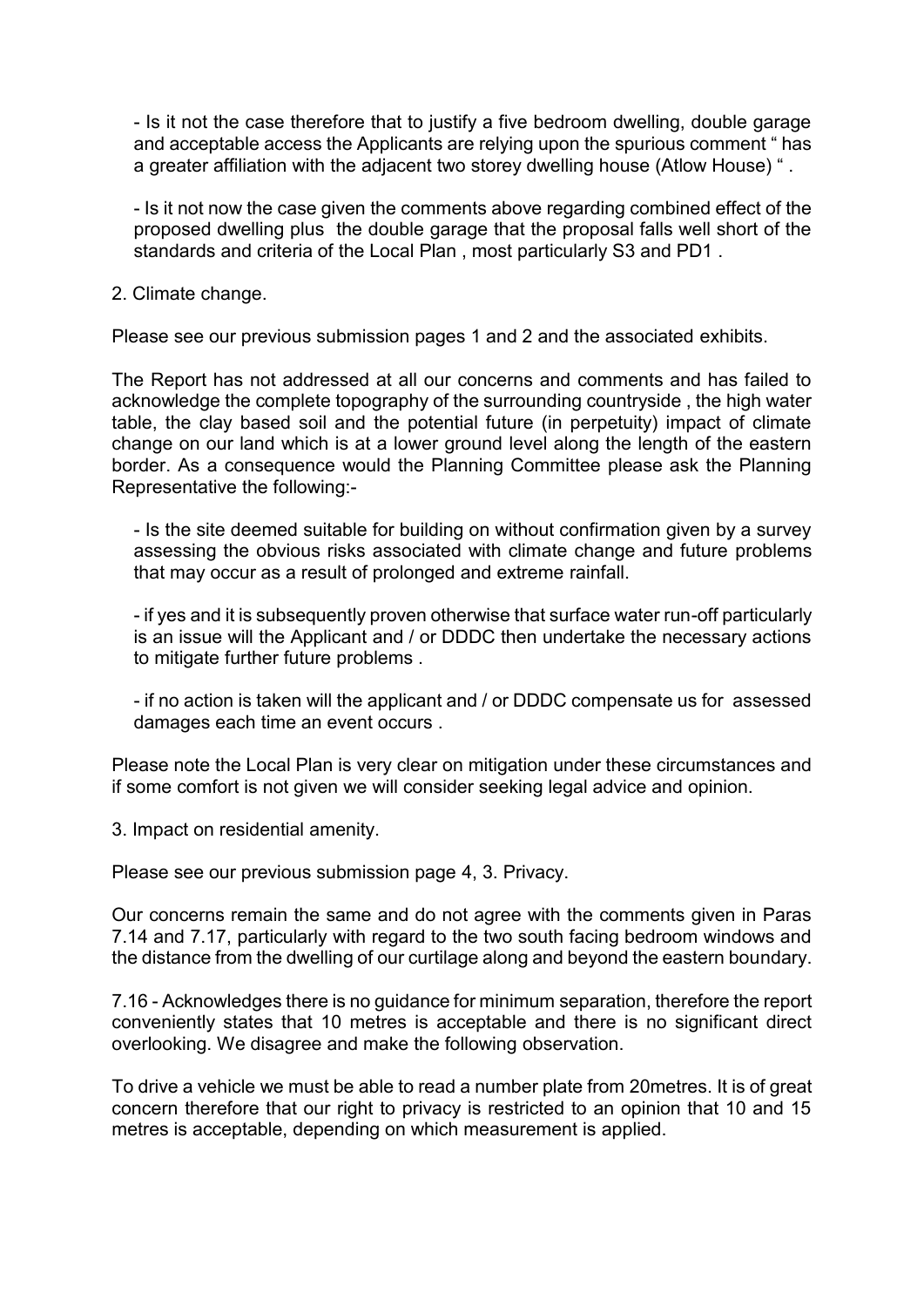Close inspection of the site and location plan shows the distances have to be 10 or 15 metres to justify the proposed siting of the dwelling. The remaining available site north of the dwelling is not of a sufficient size and shape to move the dwelling back say a further 5 metres because the length and width necessary to build the five bedroom property would then restrict siting of the access to the site and significantly reduce the area for acceptable parking and turning vehicles.

Can the Committee discuss this observation and ask the Planning Representative if the distance for privacy in this case is dictated solely by the necessity to fit in a five bedroom property.

4. Recommendations.

Point 8 concerns conduct on site including parking provisions. We are concerned that once the foundation work commences employee and visitor traffic will be forced to park in Moss Lane and highway safety will be compromised.

Can the Committee ask the Planning Representative to give assurances that there will be no parking on the verges and any parking in Moss Lane is only permissible for vehicles waiting to access the site for a period of no longer say than 15 minutes. If this is abused what action can be taken to ensure that the Applicant complies strictly with the site conduct previously approved in writing by the Local Planning Authority.

5. Eastern boundary fence.

It is unclear from any of the documents available whether the existing fence along the length of the eastern boundary will be replaced or stay as is. As a consequence of the lower level of our land could the Committee ask the Planning Representative what is actually proposed.

And if the fence is to be replaced what proposals have the Applicants made to mitigate any damage to our land. In addition what are the proposals to securely protect our property whilst the fence is erected, at the same time ensuring our privacy throughout.

6. Conclusion.

Para 7.4 states "the principle of residential development in this location is considered acceptable". Please see the comments under the heading conclusion- Page5 of our previous submission.

The site layout as proposed when the combined effect of the 5 bedroom dwelling and the double garage is taken into consideration is excessive and does not , for the reasons outlined in both our submissions, satisfy the guidelines and requirements stated in the Local Plan , most particularly S3 and PD1 .

If the committee agree that residential development is acceptable we strongly believe it should be a bungalow or house of no more than 3 bedrooms with a single garage sited away from the eastern boundary with the proviso the site is deemed suitable for building.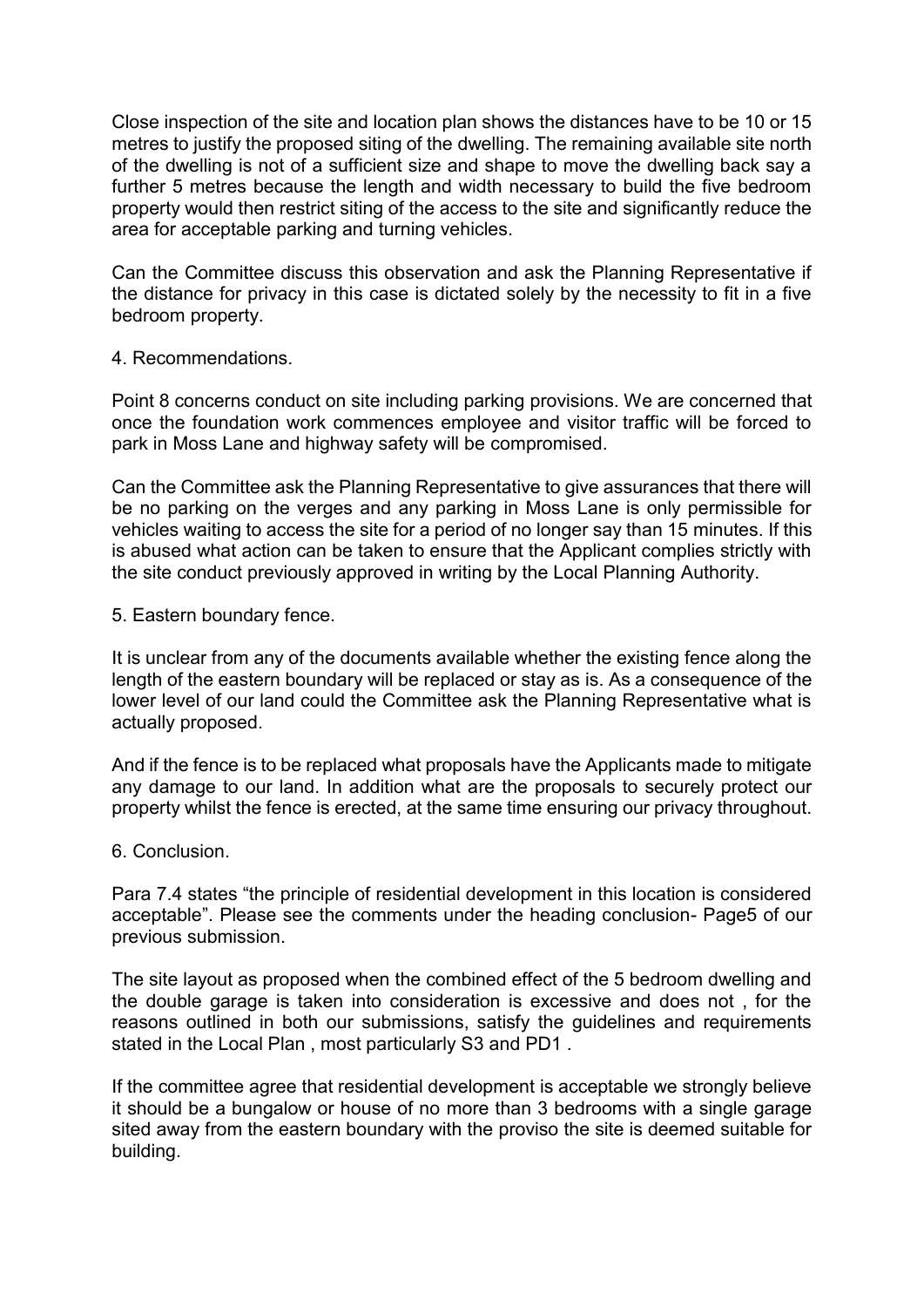Thanking you in advance for seriously considering this submission during the course of the meeting.

# **RESPONSE:**

Members are advised to note the comments.

### **ITEMS 5.2 AND 5.3 PLANNING APP EXTENSIONS AND ALTERATIONS TO EXISTING CHURCH AND ASSOCIATED BUILDINGS, CONVERSION OF CHAPEL HOUSE TO 2 NO. APARTMENTS, CONSTRUCTION OF 8 NO. APARTMENTS AND DEMOLITION OF HUT BUILDING.**

#### **1. THE FOLLOWING COMMENTS FROM THE APPLICANT'S AGENT HAVE BEEN RECEIVED:**

The agent has requested that the wording of the conditions be revised in order to separate the two phases of development as some conditions relate to either the extensions or the apartments. Conditions 3 and 5 relate to the FRA and flood defence and therefore can be changed to prior to occupation of the block A to C. Condition 6 relates to a Written Scheme of Investigation and as excavations would be required for the extensions and apartments no change to its wording should be made. Condition 7 on noise mitigation is in relation to the glazed link building to ensure there would be no adverse impact on the residential amenity of neighbouring properties. Condition 10 relates to a contract for builders to complete the works for the extensions. The rooflight condition relates to the apartments only. The agent has requested that the external material conditions and boundary treatments relate to both phases of development therefore wording can be changed to reflect this. The insertion of "relevant phase of development" after buildings on conditions 13, 14 and 19. The landscaping (C20) and water vole (C23) condition can be changed to relate to just the apartments phase.

## **2. THE FOLLOWING COMMENTS FROM THE LEAD LOCAL FLOOD AUTHORITY HAVE BEEN RECEIVED:**

The Local Lead Flood Authority have removed their holding objection to the scheme and have no objection subject to four conditions relating to a management and maintenance plan for surface water, destination of surface water, surface water run-off during construction and submission of a verification report. All the recommended conditions relate to the apartment phase and this shall be specifically stated in the conditions.

- **ITEM 5.4 PLANNING APPLICATION 20/01139/REM - RESERVED MATTERS APPLICATION FOR APPROVAL OF THE APPEARANCE, LANDSCAPING, LAYOUT AND SCALE OF A RESIDENTIAL DEVELOPMENT OF 36NO. DWELLING HOUSES (OUTLINE PLANNING CONSENT REFERENCE 16/00711/OUT) AT LAND ADJACENT TO HILL TOP, DERBY ROAD, ASHBOURNE**
- **1. THE FOLLOWING COMMENTS FROM THE APPLICANT'S AGENT HAVE BEEN RECEIVED:**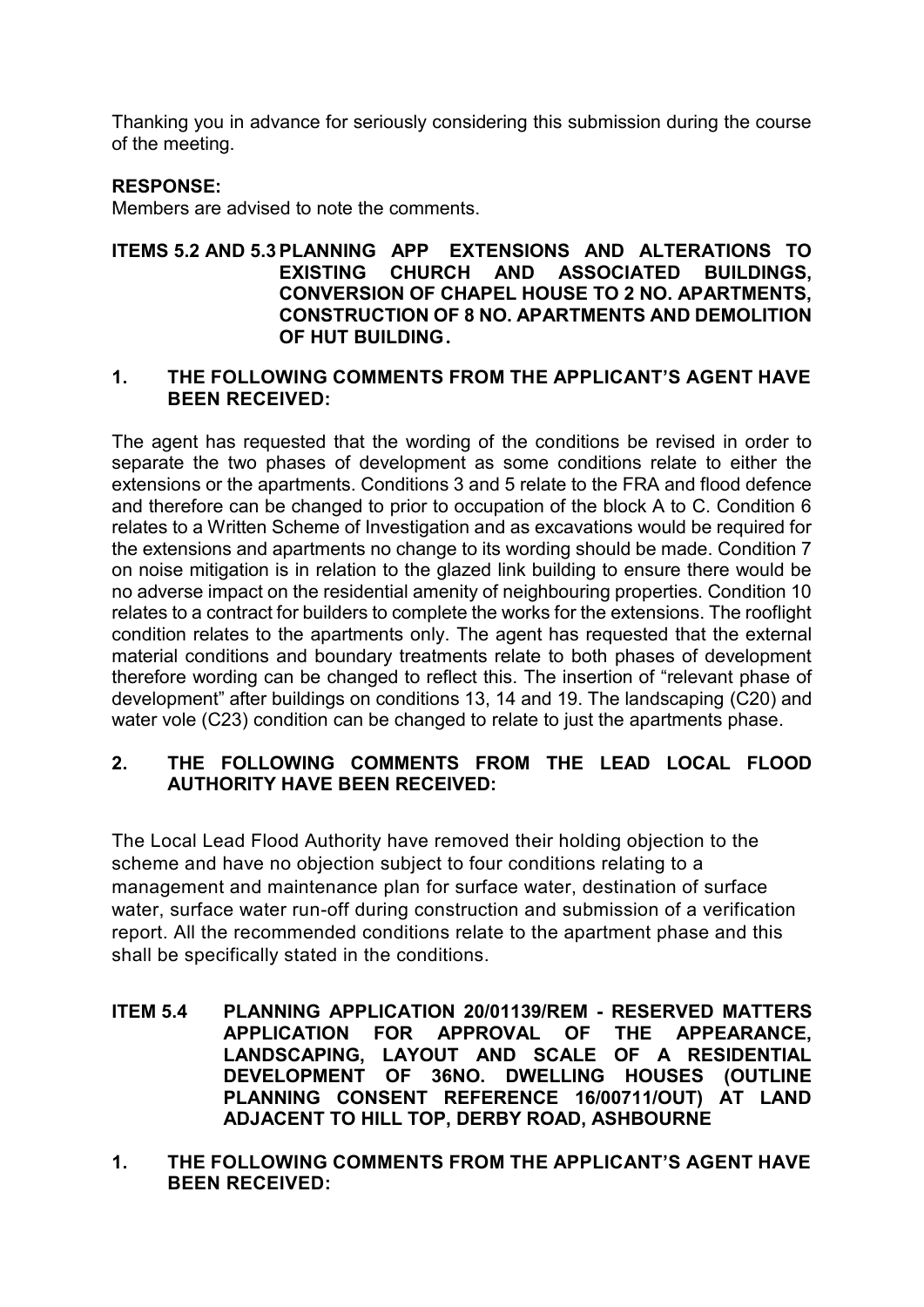We noticed that there was a couple of errors on the drawings. The Jaquards bay window was in the wrong location on the layout and the updated house type pack also missed out the A I have updated the drawing list below to reflect this: I have updated the drawing list below to reflect this:

Location Plan n1319\_001 Rev A

Tree Protection Plan GL1141 02B Soft Landscape Proposals GL1141 03C

Drainage Appraisal Sheet 1 19072 101 Rev C Drainage Appraisal Sheet 2 19072 104 Rev C S278 General Arrangement 19072 102 Rev A General Arrangement 19072 103 Rev A Refuse Vehicle Tracking 19072 106 Highway Longsections 10972 200 Rev B Drainage Longsection 19072 201 Rev A

# **RESPONSE:**

The modest changes do not materially affect the overall development proposal and therefore are considered to be acceptable. Planning permission should be granted in accordance with the above drawings.

## **2. THE FOLLOWING COMMENTS FROM THE LOCAL HIGHWAY AUTHORITY HAVE BEEN RECEIVED:**

Further to the receipt of the revised drawings following previous comments, there are now no highway objections to the application in terms of layout and scale. Please include the following conditions in any consent granted:

- 1. Before any other operations are commenced (excluding demolition/ site clearance), space shall be provided within the site curtilage for the storage of plant and materials, site accommodation, loading and unloading of goods vehicles, parking and manoeuvring of site operatives and visitors vehicles, laid out and constructed in accordance with detailed designs to be submitted in advance to the Local Planning Authority for written approval and maintained throughout the contract period in accordance with the approved designs free from any impediment to its designated use.
- 2. Before the first occupation of the dwellings the existing vehicular access to Derby Road shall be permanently closed with a physical barrier and the existing vehicle crossover reinstated as footway (or verge) in a manner to be agreed in writing with the Local Planning Authority in consultation with the County Highway Authority.
- 3. The premises, the subject of the application, shall not be occupied until space has been provided within the application site in accordance with the application drawings for the parking and manoeuvring of residents' vehicles, laid out,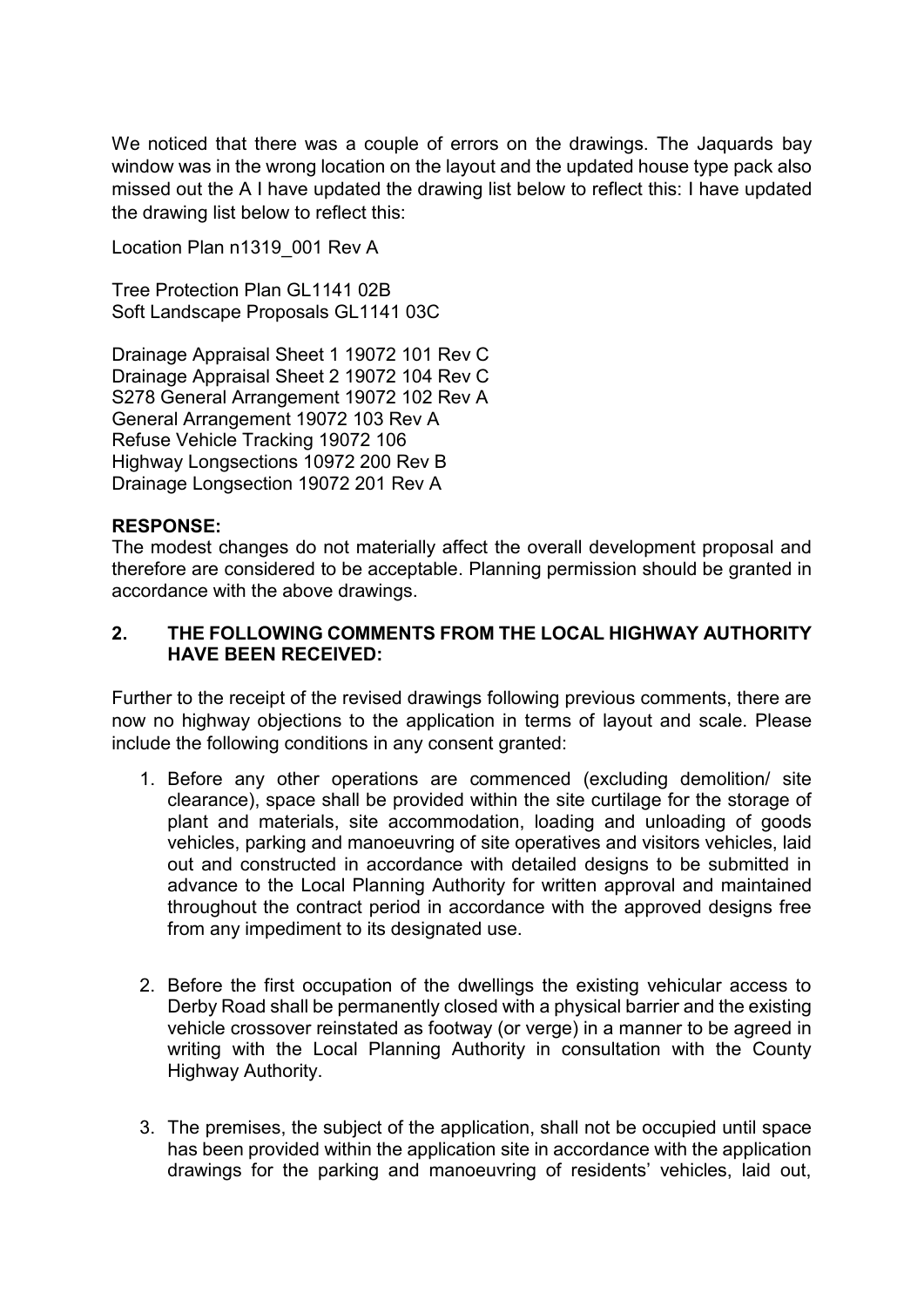surfaced and maintained throughout the life of the development free from any impediment to its designated use.

4. The premises, the subject of the application, shall not be occupied until the proposed new estate streets between each respective plot and the existing public highway have been laid out in accordance with the application drawings to conform to this Authority's Guidance Delivering Streets and Places which can be accesses at [http://www.derbyshire.gov.uk/transport\\_roads/roads\\_traffic/development\\_cont](http://www.derbyshire.gov.uk/transport_roads/roads_traffic/development_control) [rol](http://www.derbyshire.gov.uk/transport_roads/roads_traffic/development_control) constructed to base level, drained and lit in accordance with the County Council's specification for new [housing/ industrial] development roads (see

Please also attach the following advisory notes to any consent granted for the information of the applicant:

- 1. Pursuant to Section 38 and the Advance Payments Code of the Highways Act 1980, the proposed new estate roads should be laid out and constructed to adoptable standards and financially secured. Advice regarding the technical, financial, legal and administrative processes involved in achieving adoption of new residential roads may be obtained from the Director of Economy, Transport and Environment at County Hall, Matlock (Development Control Implementation Officer - Kevin Barton – email [kevin.barton@derbyshire.gov.uk](mailto:kevin.barton@derbyshire.gov.uk) or 01629 538658).
- 2. Pursuant to Sections 219/220 of the Highways Act 1980, relating to the Advance Payments Code, where development takes place fronting new estate streets the Highway Authority is obliged to serve notice on the developer, under the provisions of the Act, to financially secure the cost of bringing up the estate streets up to adoptable standards at some future date. This takes the form of a cash deposit equal to the calculated construction costs and may be held indefinitely. The developer normally discharges his obligations under this Act by producing a layout suitable for adoption and entering into an Agreement under Section 38 of the Highways Act 1980.
- 3. Pursuant to Section 127 of the Highways Act 1980, no work may commence within the limits of the public highway to close any redundant accesses and to reinstate the footway without the formal written Agreement of the County Council as Highway Authority. It must be ensured that public transport services in the vicinity of the site are not adversely affected by the development works. Advice regarding the technical, legal, administrative and financial processes involved in Section 127 Agreements may be obtained by contacting this Authority via email – [highways.hub@derbyshire.gov.uk.](mailto:highways.hub@derbyshire.gov.uk) The applicant is advised to allow approximately 12 weeks in any programme of works to obtain a Section 127 Agreement.

### **RESPONSE:**

above link).

Following confirmation from the Local Highway Authority that the amendments to the estate road layout are acceptable, the Local Planning Authority is satisfied that the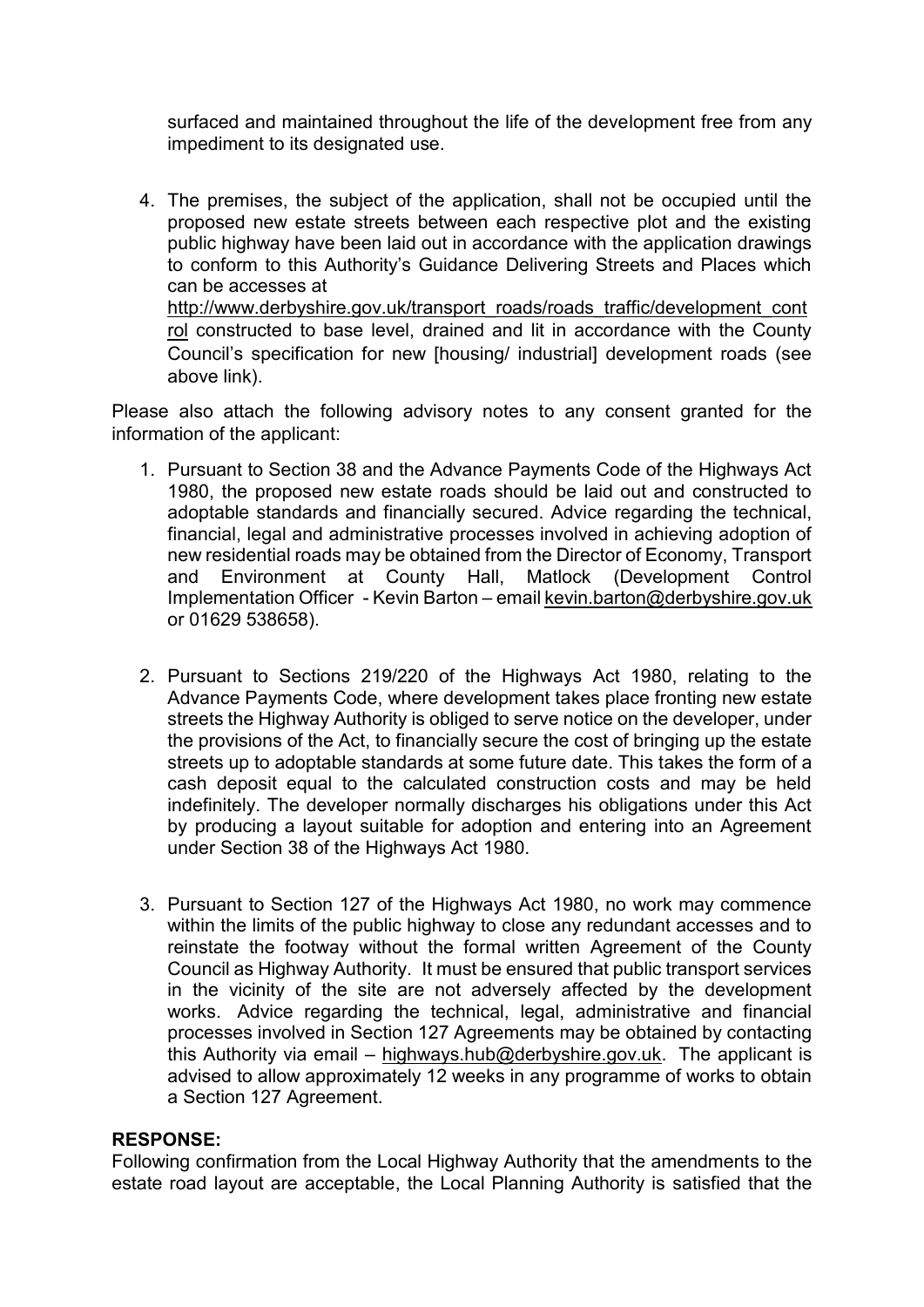development complies with the relevant provisions of the development plan and a recommendation of approval is put forward, subject to the inclusion of the above conditions and advisory footnotes.

## **3. THE FOLLOWING COMMENTS HAVE BEEN RECEIVED FROM PETER DOBBS OF 2B WINDMILL LANE, ASHBOURNE:**

I would like to ask a question and make a comment on this application.

Q. In the current planning application process as operated by DDDC who exactly is supposed to be protecting the pedestrian?

It would seem that trees, bats and butterflies get excellent advocacy and newts a VIP treatment but pedestrians, surely the key people in a greener future, seem to be largely ignored or am I missing something? In every application including this one, DCC will give comments on highway safety but what they say appears to be largely limited to cars / refuse vehicles.

I note that there is a reference to pedestrians in 7.18 of the officer report and what I would like to say concerns this. How is it regarded as acceptable that a pedestrian leaving this development has immediately to cross what is a very busy road (AADT estimated to be 6,300 by 2025) with no central refuge? The only pavement on this stretch of Derby Road is on the other side. Unfortunately bus stops and the route to the local primary school are accessed on the same side – the side with no pavement! From the viewpoint of encouraging development where people can walk, cycle or take public transport to access services whenever possible (Local Plan S1 HC19, HC20) how can it be acceptable for someone wishing to catch a bus to have to cross this busy road twice? Or to walk to the nearest school to have to cross the same road twice?

Considering that the dangers in crossing Derby Road have already been brought to the attention of County Cllr Steve Bull, why is the suggestion that building a pavement all the way round the estate itself but stopping it immediately you reach a busy road found by the Local Highway Authority 'to be acceptable in principle'?

This development adjoins another (David Wilson Homes). Is it not possible to request that some pedestrian access is created through this so that a safe way to get to Old Derby Road on foot (or by bike) is provided?

Perhaps an officer is going to tell me that I should have made this point at the outline planning stage. However it still begs the question – why was no-one championing the pedestrian at every stage of the planning process?

### **RESPONSE:**

Members are advised to note the comments.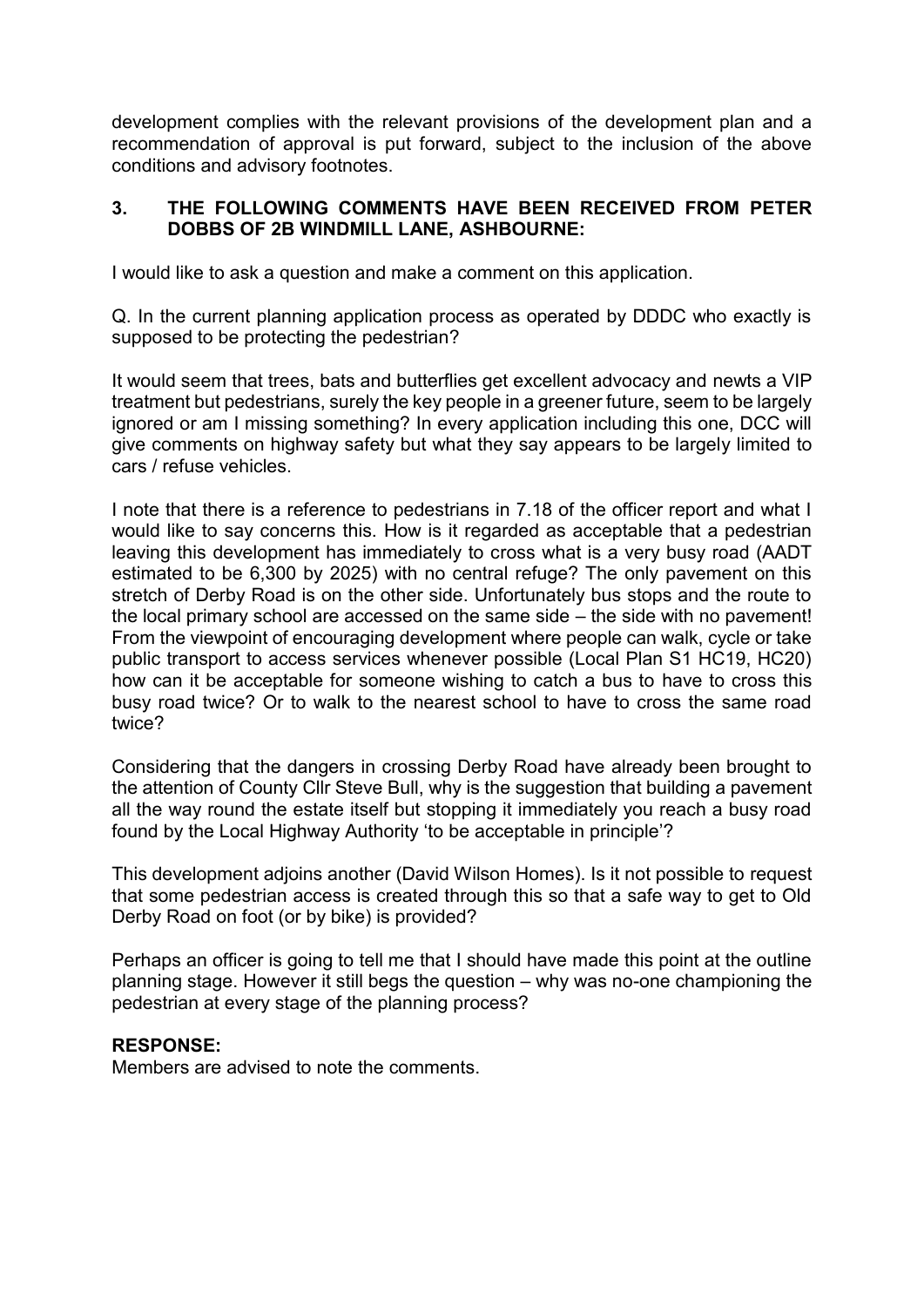### **4. THE FOLLOWING COMMENTS HAVE BEEN RECEIVED FROM CLLR SUE BURFOOT:**

I do have some questions re the Land Adjacent to Hill Top Ashbourne application.

1. What is the status of Hill Top? Is it a private residence? Is it part of an approved development site?

2. Are the remaining fields between the site, HillTop and the existing David Wilson site approved for development?

3. What building materials have been used for the David Wilson development?

4. Should the applicant not have been required to provide an accurate location plan showing the site in context with the surrounding areas of Ashbourne ? The only location plan I can find is in the consultants travel plan or in our Local plan documents.

5. Can you confirm why this site was approved for outline permission given that it is not in the Local Plan and is outside the settlement development boundary?

6. Is there a reason why this application is not out of time?

# **RESPONSE:**

1. Hill Top comprises a former farmhouse and range of converted farm buildings and does not form part of the development site.

2. Yes, the remaining fields between the site, HillTop and the existing David Wilson are approved for development application refs;

16/00883/OUT | Erection of 5 dwellings (outline) | Hill Top Derby Road Ashbourne DE6 1LZ

17/00337/FUL | Residential development of 151, dwellings, access and associated works | Land Off Old Derby Road Ashbourne DE6 1DJ

3. Red brick, light render and plain roof.

4. Whilst no plan has been submitted by the applicant which illustrates the adjoining development the Council